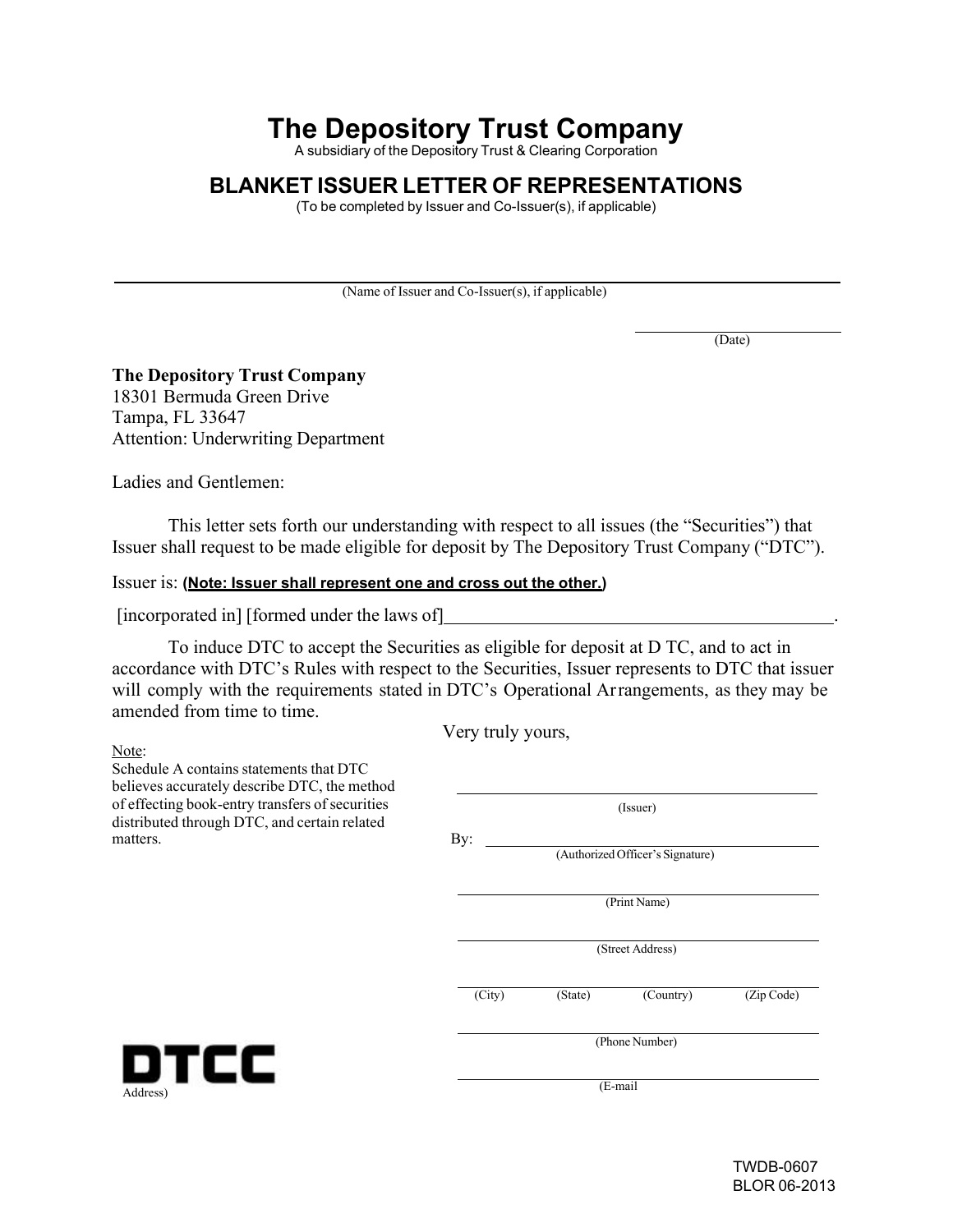# **The Depository Trust Company**

A subsidiary of the Depository Trust & Clearing Corporation

## **Additional Signature Page to BLANKET ISSUER LETTER OF REPRESENTATIONS For use with Co-Issuers**

(Name of Issuer and Co-Issuer(s), if applicable)

In signing this Blanket Issuer Letter of Representations dated as of

Co-Issuer agrees to and shall be bound by all "Issuer" representations.

(Co-Issuer)

 $By:$ 

(Authorized Officer's Signature)

(Print Name)

(Street Address)

(City) (State) (Country) (Zip Code)

(Phone Number)

(E-mail Address)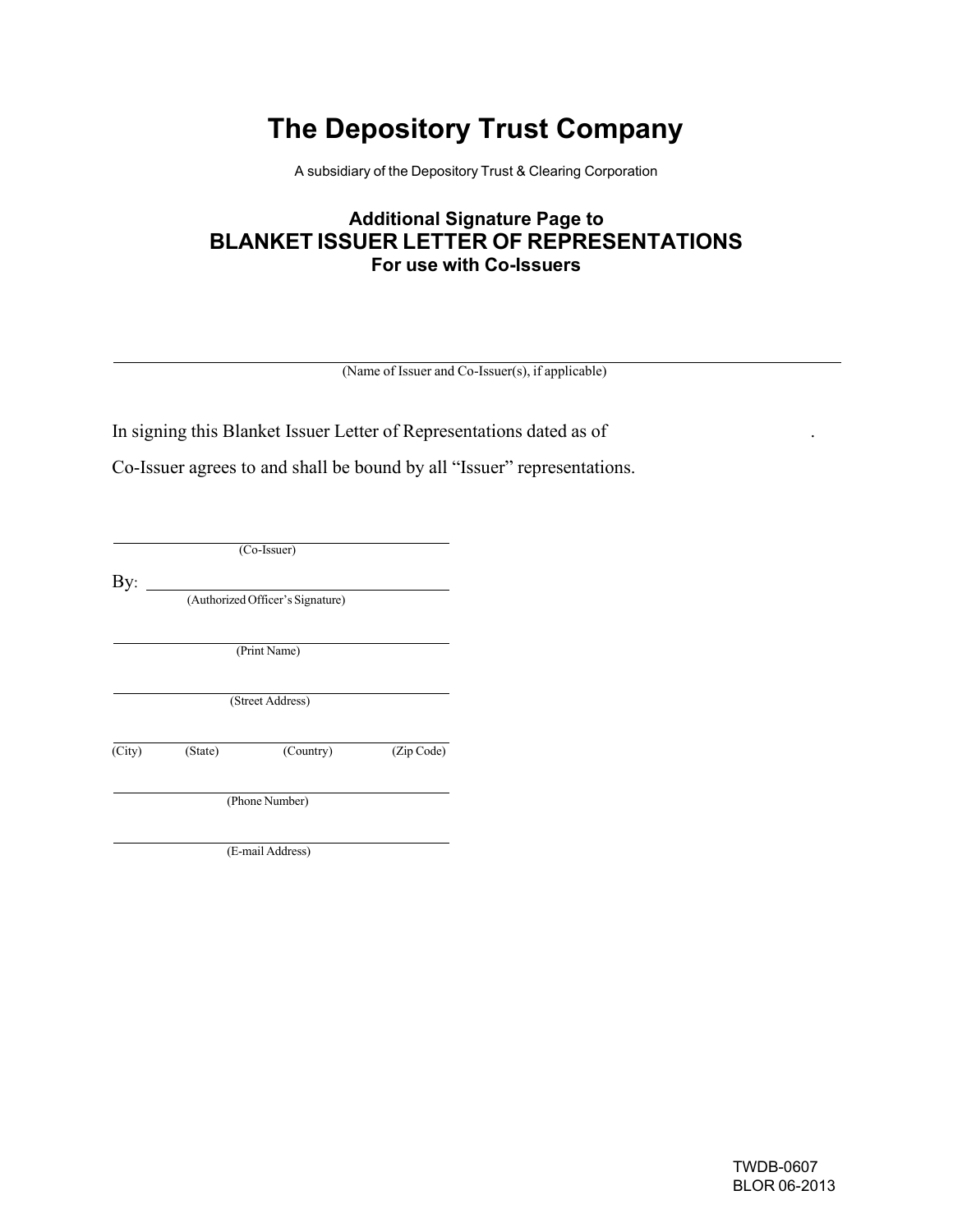### **SAMPLE OFFERING DOCUMENT LANGUAGE DESCRIBING BOOK-ENTRY-ONLY ISSUANCE**

(Prepared by DTC--bracketed material may be applicable only to certain issues)

1. The Depository Trust Company ("DTC"), New York, NY, will act as securities depository for the securities (the "Securities"). The Securities will be issued as fully-registered securities registered in the name of Cede & Co. (DTC's partnership nominee) or such other name as may be requested by an authorized representative of DTC. One fully-registered Security certificate will be issued for [each issue of] the Securities, [each] in the aggregate principal amount of such issue, and will be deposited with DTC. [If, however, the aggregate principal amount of [any] issue exceeds \$500 million, one certificate will be issued with respect to each \$500 million of principal amount, and an additional certificate will be issued with respect to any remaining principal amount of such issue.]

2. DTC, the world's largest securities depository, is a limited-purpose trust company organized under the New York Banking Law, a "ban king organization" within the meaning of t he New York Banking Law, a member of t he Federal Reserve System , a "clearing corporation" within the meaning of the New York Uniform Commercial Code, and a "clearing agency" registered pursuant to the provisions of Section 17A of the Securities Exchange Act of 1934. DTC holds and provides asset servicing for over 3.5 million issues of U.S. and non-U.S. equity issues, corporate and municipal debt issues, and money market instruments (from over 100 countries) that DTC's participants ("Direct Participants") deposit with DTC. DTC also facilitates the post-trade settlement among Direct Participants of sales and other securities transactions in deposited securities, through electronic computerized book-entry transfers and pledges between Direct Participants' accounts. This eliminates the need for physical movement of securities certificates. Direct Participants include both U.S. and non-U.S. securities brokers and dealers, banks, trust companies, clearing corporations, and certain other organizations. DTC is a wholly-owned subsidiary of The Depository Trust & Clearing Corporation ("DTCC"). DTCC is the holding company for DTC, National Securities Clearing Corporation and Fixed Income Clearing Corporation, all of which are registered clearing agencies. DTCC is owned by the users of its regulated subsidiaries. Access to the DTC system is also available to others such as both U.S. and non-U.S. securities brokers and dealers, banks, trust companies, and clearing corporations that clear through or maintain a custodial relationship with a Direct Participant, either directly or indirectly ("Indirect Participants"). DTC has a Standard & Poor's rating of AA+. The DTC Rules applicable to its Participants are on file with the Securities and Exchange Commission. More information about DTC can be found at **[www.dtcc.com](http://www.dtcc.com/)**.

3. Purchases of Securities under the DTC system must be made by or through Direct Participants, which will receive a credit for the Securities on DTC 's records. The ownership interest of each actual purchaser of each Security ("Beneficial Owner") is in turn to be recorded on the Direct and Indirect Participants' records. Beneficial Owners will not receive written confirmation from DTC of their purchase. Beneficial Owners are, however, expected to receive written confirmations providing details of the transaction, as well as periodic statements of their holdings, from the Direct or Indirect Participant through which the Beneficial Owner entered into the transaction. Transfers of ownership interests in the Securities are to be accomplished by entries made on the books of Direct and Indirect Participants acting on behalf of Beneficial Owners. Beneficial Owners will not receive certificates representing their ownership interests in Securities, except in the event that use of the book-entry system for the Securities is discontinued.

4. To facilitate subsequent transfers, all Securities deposited by Direct Participants with DTC are registered in the name of DTC's partnership nominee, Cede & Co., or such other name as may be requested by an authorized representative of DTC. The deposit of Securities with DTC and their registration in the name of Cede & Co. or such other DTC nominee do not effect any change in beneficial ownership. DTC has no knowledge of the actual Beneficial Owners of the Securities; DTC's records reflect only the identity of the Direct Participants to whose accounts such Securities are credited, which may or may not be the Beneficial Owners. The Direct and Indirect Participants will remain responsible for keeping account of their holdings on behalf of their customers.